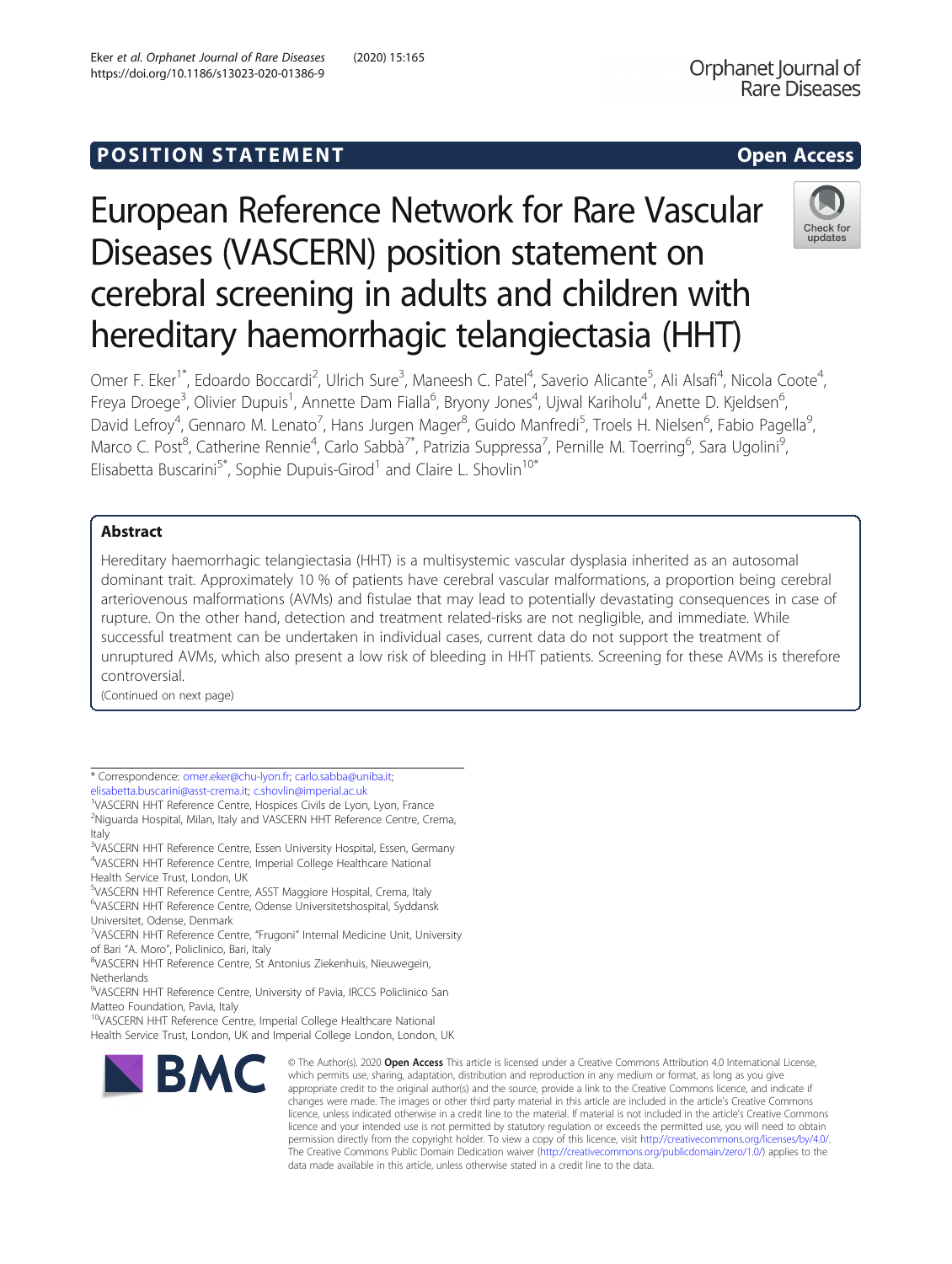## (Continued from previous page)

Structured discussions, distinctions of different cerebrovascular abnormalities commonly grouped into an "AVM" bracket, and clear guidance by neurosurgical and neurointerventional radiology colleagues enabled the European Reference Network for Rare Vascular Disorders (VASCERN-HHT) to develop the following agreed Position Statement on cerebral screening:

1) First, we emphasise that neurological symptoms suggestive of cerebral AVMs in HHT patients should be investigated as in general neurological and emergency care practice. Similarly, if an AVM is found accidentally, management approaches should rely on expert discussions on a case-by-case basis and individual risk-benefit evaluation of all therapeutic possibilities for a specific lesion.

2) The current evidence base does not favour the treatment of unruptured cerebral AVMs, and therefore cannot be used to support widespread screening of asymptomatic HHT patients.

3) Individual situations encompass a wide range of personal, cultural and clinical states. In order to enable informed patient choice, and avoid conflicting advice, particularly arising from non-neurovascular interpretations of the evidence base, we suggest that all HHT patients should have the opportunity to discuss knowingly brain screening issues with their healthcare provider.

4) Any screening discussions in asymptomatic individuals should be preceded by informed pre-test review of the latest evidence regarding preventative and therapeutic efficacies of any interventions. The possibility of harm due to detection of, or intervention on, a vascular malformation that would not have necessarily caused any consequence in later life should be stated explicitly.

We consider this nuanced Position Statement provides a helpful, evidence-based framework for informed discussions between healthcare providers and patients in an emotionally charged area.

## Main text

Hereditary haemorrhagic telangiectasia (HHT) is a multisystemic vascular dysplasia that leads to telangiectases and arteriovenous malformations (AVMs) in viscera such as the lungs, liver and brain [[1\]](#page-8-0) HHT is estimated to affect approximately 85,000 European citizens based on a population prevalence of 1 in 6000  $[2-4]$  $[2-4]$  $[2-4]$  $[2-4]$  $[2-4]$ . HHT can be diagnosed through a molecular gene test identifying a pathogenic sequence variant in ENG, ACVRL1 or SMAD4 [[1\]](#page-8-0). More usually it is diagnosed clinically by the Curaçao Criteria [[5\]](#page-8-0) where a patient with definite HHT will have at least 3 Criteria from spontaneous, recurrent nose bleeds; multiple mucocutaneous telangiectases at characteristic sites (lips, oral cavity, fingers, nose); visceral lesions and a first degree relative with HHT according to these criteria.

For all individuals with HHT, the VASCERN HHT Outcome Measures [\[6](#page-8-0)] provide an index of good practice, spanning management of epistaxis (nosebleeds); screening for iron deficiency; screening for pulmonary AVMs; antibiotic prophylaxis if pulmonary AVMs are present; and specific care in pregnancy. These five areas were selected because the available evidence was strong and considered robust to emerging new evidence for what were to be universally applicable outcome measures [[6](#page-8-0)]. Additional proposed topics were not incorporated, either because the evidence base was still developing (severe bleeding; hepatic AVMs, other life periods), or because interpretation and potential application of the evidence base was too varied to capture good practice in a simple metric (e.g. cerebral AVM screening).

The complexities and controversies regarding cerebral screening continue to challenge the HHT community. Cerebrovascular malformations (CVM) affect approximately 10% of HHT patients, differing by HHT genotype, and span multiple subtypes including cerebral arteriovenous malformations (AVM), and less frequently arteriovenous fistulas (AVF), capillary telangiectases, and cavernous malformations. Patients can also have developmental venous abnormalities (DVA) and/or intracranial aneurysms [\[7](#page-8-0), [8](#page-8-0)]. Haemorrhagic risks from these lesions differ markedly in the general population: AVFs, large and giant aneurysms have a very high risk of rupture; AVMs are usually in the 1–2%/year range for rate of rupture; cavernous malformations lower, and telangiectases almost zero. Currently available therapies for these CVM, and particularly AVMs including endovascular embolization, surgical resection or radiosurgery, are not trivial and carry a non-negligible risk of complications.

In order to facilitate a consensus statement, the HHTdedicated group of the European Reference Network for Rare Vascular Diseases (VASCERN HHT) undertook 24 months of structured discussions regarding adult and paediatric screening. It first generated a brief consensus statement that was included in the 2019 Orphanet Definition of HHT [\[1\]](#page-8-0) and is now in a position to present its full Position Statement on cerebral screening in HHT.

## **Definitions**

## Screening

Screening means performing an intervention on people who consider themselves well in relation to the disease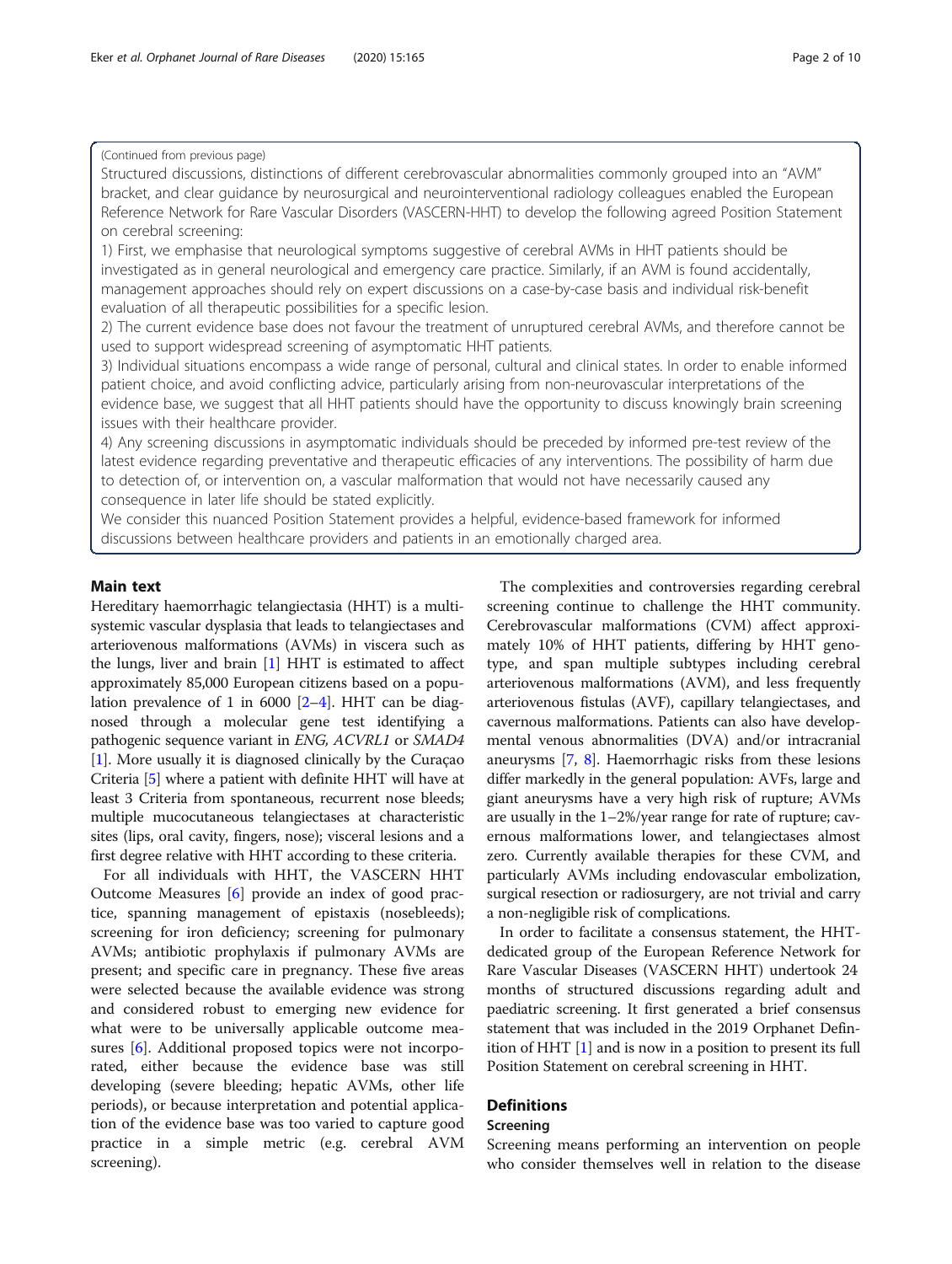that the screening relates to, and where the stated or implied purpose is either to reduce the risk of future illhealth for that individual, or, where risk cannot be altered, to give information about risk that is considered valuable [[9](#page-9-0)–[11](#page-9-0)]. Screening is not the same as investigating a problem or symptom, such as unexplained headaches, epilepsy, or focal neurological loss. Screening programmes of asymptomatic individuals are considered only if detailed risk-benefit evaluations suggest the detection and treatment of an asymptomatic abnormality is likely to carry overall health benefits for the patient. These considerations are recognized to centre on the degree of danger posed by particular silent lesions, the safety/tolerability of the screening method, the safety and efficacy of any treatments, and the overall potential advantage offered to the recipient in terms of better management [\[9](#page-9-0)–[11](#page-9-0)].

As outlined by Raffle and Grey, [\[10\]](#page-9-0) there are four possible outcomes spanning benefit, no benefit, harm and no harm (Table 1). The left-hand side assumes the balance of identifying and treating a lesion results in a better outcome than non-detection and no treatment. The lower row focuses on harm which includes, but is not limited to, counselling concept concerns, screening methodology adverse events, lesion treatment complications, and broader impacts, for example on lifestyle and insurance.

## General cerebral screening concepts in HHT

Imaging-based screening can identify most important vascular abnormalities present in an individual. This detection is sometimes used as a proxy for a benefit of screening, but the situation is more complex.

 Where a lesion is detected, this does not provide any direct information that the individual will experience any complication from the abnormal vessel(s), or if it will, that the complication could be prevented. Such deductions have to be made based on evidence derived from outcomes in other individuals sharing as many characteristics as possible. Given HHT cerebral screening programmes have been in operation in many countries for decades, there is a surprising paucity of longitudinal outcome data comparing screened and unscreened populations, making it necessary to use data from the general population.

• Where lesions are excluded, this is usually of benefit as long as the imaging is interpreted correctly, within the limits of 1) the lesion under screening, 2) the time, and 3) the methodology of the screening. However, this information does not hold true for the statement that the individual will never newly develop a neurovascular malformation after the imaging.

## Potential neurovascular treatment options

There are no medical (conservative) treatments available for cerebral vascular malformations. Any treatment consists of either neurosurgical resection and/or endovascular embolization, and/or radiosurgery. Potentially proposed treatments depend on specific features on any neurovascular lesion.

## Cerebral vascular abnormalities

Cerebrovascular abnormalities span multiple different lesions that differ in haemorrhagic risk and preponderance (Table [2\)](#page-3-0). Individuals with HHT can have a number of different cerebrovascular abnormalities, including cerebrovascular malformations (CVMs). The experience across the VASCERN HHT Centres on the prevalence and consequences of these abnormalities is summarised in Table [3.](#page-4-0)

## Malformations

i) Cerebral arteriovenous malformations (AVM) are high flow CVMs with arteriovenous shunting connecting cerebral arteries and veins, and bypassing the capillary bed. They consist of two subtypes:

- nidal AVMs which consist of a tangle (or nidus) of vascular malformative connections between cerebral arteries and veins. They represent the vast majority of the cerebral AVMs in adult HHT patients, but are not seen in neonates and are extremely rare in early childhood.
- arteriovenous fistulae (AVF, also known as nonnidal AVM) are high flow CVMs which are direct communications between cerebral arteries and veins (i.e., without any nidus between the feeding artery and draining vein). They carry a particularly high haemorrhagic rate, and usually present with symptoms due to a bleed [\[12\]](#page-9-0). They are present in neonates, and are considered the likely reason why haemorrhagic rates are higher in childhood.

| Table 1 General Screening Concepts |  |  |
|------------------------------------|--|--|
|------------------------------------|--|--|

|         | <b>Benefit</b>                                         | No Benefit                                                    |
|---------|--------------------------------------------------------|---------------------------------------------------------------|
| No Harm | Screening and treatment help. No side effects or harm  | Screening and treatment do not help. No side effects or harm  |
| Harm    | Screening and treatment help, but side effects or harm | Screening and treatment do not help, but side effects or harm |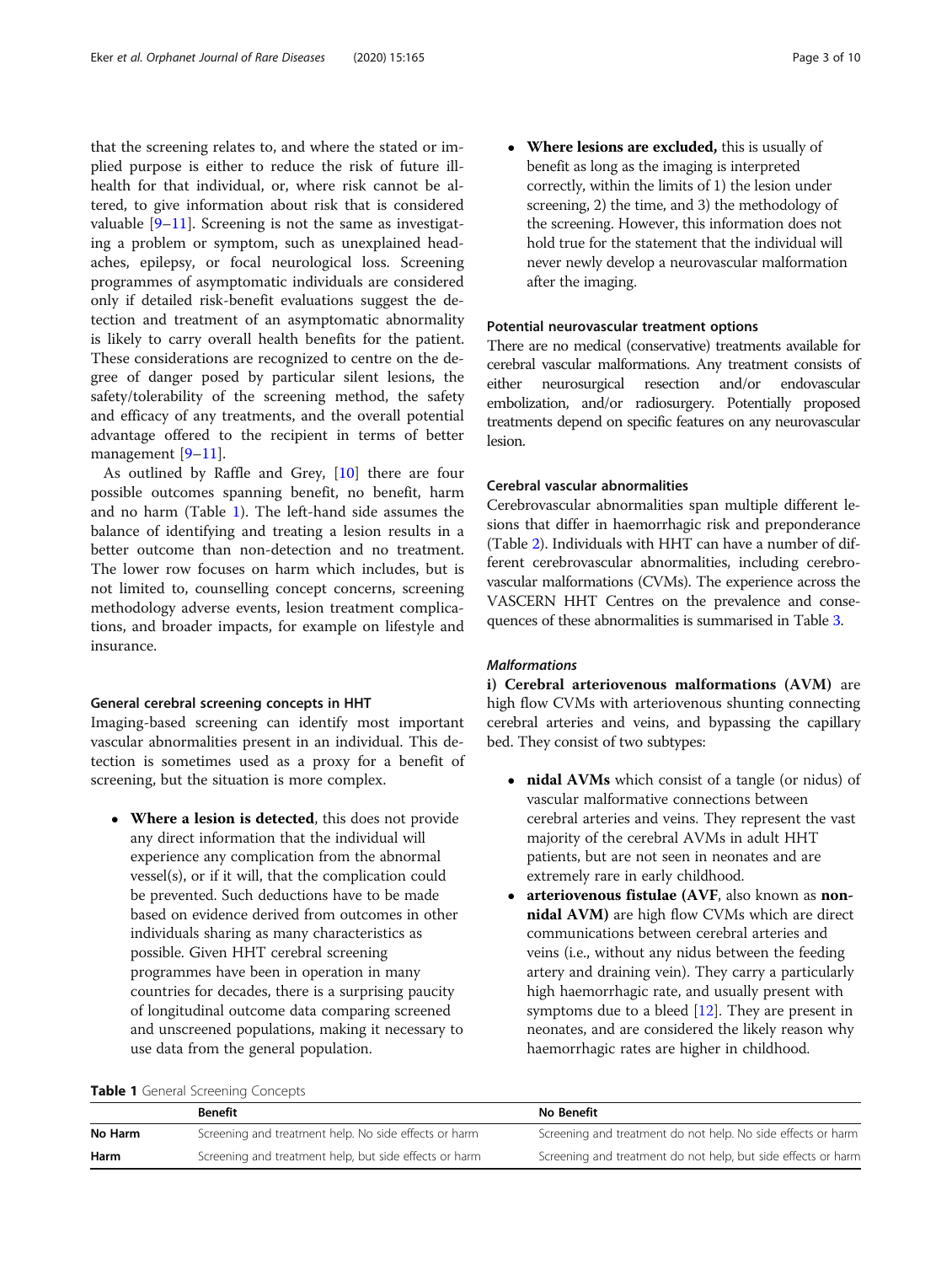<span id="page-3-0"></span>Table 2 Cerebrovascular lesions in HHT patients

| Lesion type                                                     | Subcategory  | Haemorrhage rate (per year)                                                                                                                                                                 | Prevalence in HHT<br>patients                               | Prevalence in general<br>population                                                 | Screening<br>in general<br>population? <sup>a</sup> |
|-----------------------------------------------------------------|--------------|---------------------------------------------------------------------------------------------------------------------------------------------------------------------------------------------|-------------------------------------------------------------|-------------------------------------------------------------------------------------|-----------------------------------------------------|
| <b>Cerebral AVMs</b>                                            | Nidal type   | General population estimate 2.2%<br>(95% CI 1.7-2.7%) [13].<br>Ruptured = 10% in 10% the first year<br>after haemorrhage, then goes back<br>to usual rate of unruptured<br>AVMs [7, 13, 24] | $\sim 6.2\%$ [8]                                            | 650/100,000 [13, 25, 26]                                                            | No.                                                 |
|                                                                 | Fistula type | Much higher risk than nidal type<br>AVM [12, 15]                                                                                                                                            | $\sim$ 1.1% but uncommon < 2% of AVMs [27]<br>in adults [8] |                                                                                     | No.                                                 |
| <b>Capillary malformations</b><br>(telangiectases) <sup>b</sup> |              | 0% or exceedingly rare                                                                                                                                                                      | $2.4 - 61\%$ [14, 15]                                       | $0.70\%$ [13]                                                                       | No.                                                 |
| <b>Cavernous malformations</b>                                  |              | << 1%, but higher in deep<br>localization [13, 28]                                                                                                                                          | $3.50\%$ [8]                                                | $0.6/100,000$ [29]                                                                  | No.                                                 |
| Developmental venous<br>anomalies                               |              | 0% or exceedingly rare [30]                                                                                                                                                                 | 12% [8, 14]                                                 | 3% [31]                                                                             | No.                                                 |
| Cerebral aneurysm                                               |              | $< 1\%$ [21]                                                                                                                                                                                | $2.1 - 6.8\%$ [8, 19, 20]                                   | Likely double reported<br>rates of 2-3.2% (95%<br>CI 1.9-5.2) [21, 32] <sup>c</sup> | No.                                                 |

<sup>a</sup>Screening does not include investigation of symptomatic patients

<sup>b</sup>Have been included as micro-AVMs in some studies, see text

<sup>c</sup>Because most meta-analysis use papers that were published before CT or MR angiography became popular and able to detect smaller lesions, the prevalence of incidental aneurysms in the general population should be higher than the reported literature rates of 2–3.2%

ii) Capillary malformations are non-shunting low flow CVMs composed of dilated capillaries interspersed with a normal brain parenchyma with a thin endothelial lining, but no vascular smooth muscle or elastic fibre lining. They are often detected incidentally and are considered benign CVM. Apart from rare case reports, haemorrhage from capillary malformations (telangiectases) was not seen in any of the observational studies reported to date [\[13](#page-9-0)–[15\]](#page-9-0).

Some HHT CVM studies have included these lesions as "micro AVMs." "Micro AVMs" was a term invented by the father of modern micro neurosurgery (Yasargil) to define quite small AVMs (below 1 cm), for practical surgical purposes (ease of resection). Capillary malformations are not AVMs, do not tend to bleed, and studies which include these under the umbrella of "AVMs" for prevalence and haemorrhage rate calculations tend to report higher AVM prevalence and lower overall AVM bleeding rates [[7,](#page-8-0) [8](#page-8-0), [16](#page-9-0)] than studies which exclude them, as is our preference.

iii) Cavernous malformations (formerly also known as "cavernomas") are non-shunting low-pressure angiographically occult lesions, composed of bloodfilled sinusoidal locules known as "caverns." They may rupture and lead to intracranial bleeding. However, the annual rate of haemorrhage for incidental and unruptured cavernous malformation is very low (< 0.6%) [[17,](#page-9-0) [18](#page-9-0)].

iv) Developmental venous anomalies (DVA) are nonshunting congenital variants of the cerebral venous drainage composed of dilated centripetally and radially oriented draining medullary veins and merge into a single collecting transcerebral vein that opens into either superficial subcortical veins or subependymal veins. These are considered as benign and asymptomatic vascular malformations.

### Aneurysms

Aneurysms are focal dilatations of cerebral arteries and occur in HHT at a similar frequency to in the general population, so are therefore probably not HHT-related [[8,](#page-8-0) [19](#page-9-0)–[21](#page-9-0)]. The prevalence of incidental aneurysms in the general population should be higher than the reported literature rates of 2–3.2% (Table 2) because the smaller ones are difficult to identify and because most meta-analysis use papers that were published long before CT or MR angiography became popular. We estimate the prevalence as double this i.e. circa 4–6%. Importantly cerebral aneurysms not related to HHT-specific AVMs were the cause of a significant proportion of cerebral haemorrhages in three HHT cohorts [[12](#page-9-0), [22,](#page-9-0) [23\]](#page-9-0), indicating that all cerebral haemorrhages in HHT should not be ascribed exclusively to HHT-related arteriovenous malformations (AVMs). Allowing for differences in methodologies, current estimates are that the prevalence of intracranial berry aneurysms in HHT patients is similar to that in non-HHT patients [[8,](#page-8-0) [19](#page-9-0)–[21](#page-9-0)].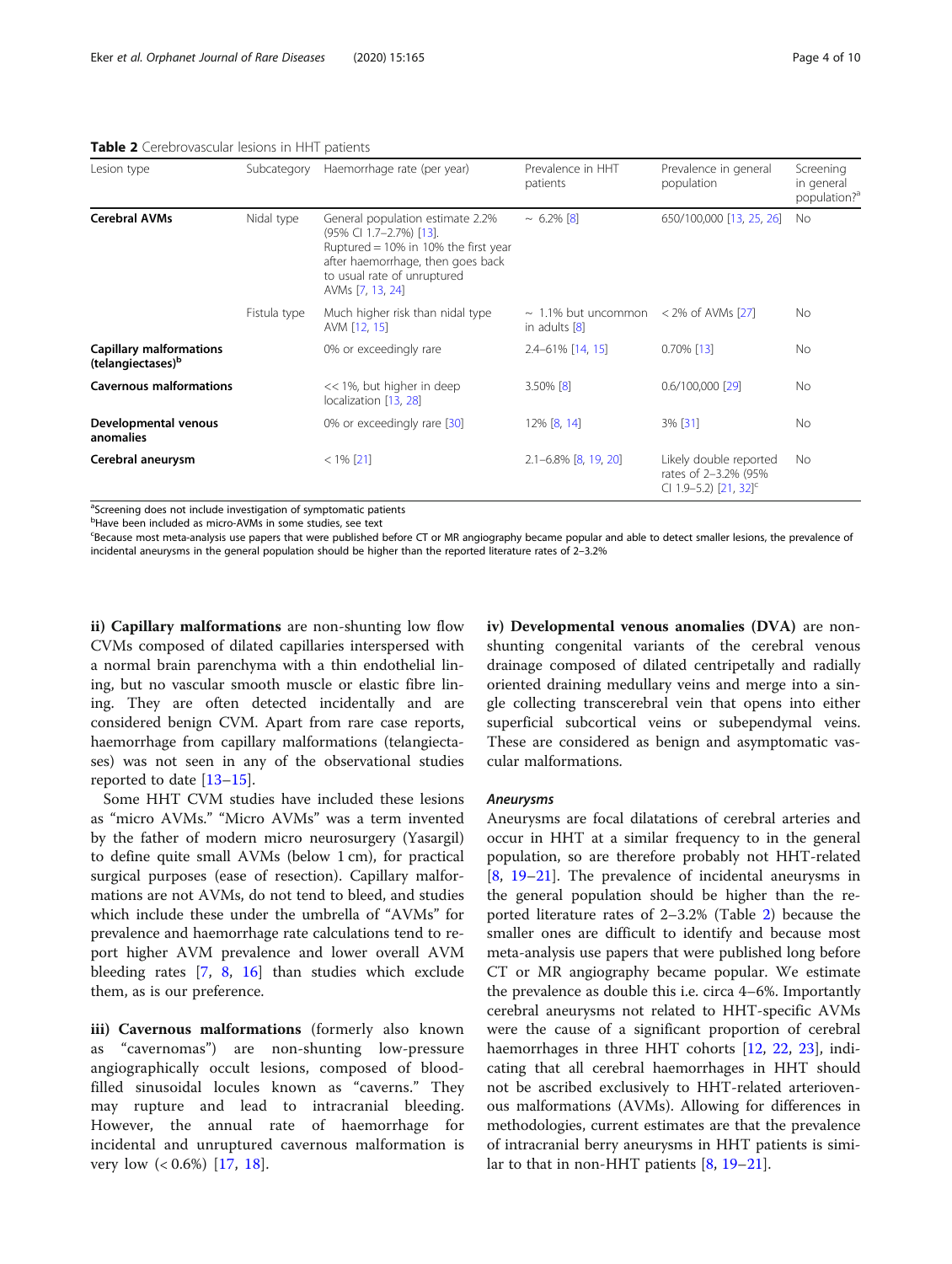<span id="page-4-0"></span>

| Table 3 Cerebrovascular abnormalities and consequences across the 8 VASCERN HHT Centres                                                                                                                                                                                                                                                                                                             |                                                             |                            |                            |                            |                                                      |                  |                    |                         |                            |                                           |                            |                  |
|-----------------------------------------------------------------------------------------------------------------------------------------------------------------------------------------------------------------------------------------------------------------------------------------------------------------------------------------------------------------------------------------------------|-------------------------------------------------------------|----------------------------|----------------------------|----------------------------|------------------------------------------------------|------------------|--------------------|-------------------------|----------------------------|-------------------------------------------|----------------------------|------------------|
|                                                                                                                                                                                                                                                                                                                                                                                                     | Cerebral AVM/AVF excluding microAVM, DVA,<br>telangiectases |                            |                            | and telangiectases         | Any cerebral VM including AVM, AVF, microAVM, DVA,   |                  | Cerebral aneurysm  |                         |                            | Cerebral haemorrhage                      |                            |                  |
| Centre                                                                                                                                                                                                                                                                                                                                                                                              |                                                             | 三王                         | HHT <sub>2</sub>           |                            | F<br>E<br>E                                          | HHT <sub>2</sub> | ₹                  | 三王                      | HHT <sub>2</sub>           | ₹                                         | F<br>E<br>E                | HHT <sub>2</sub> |
| Bari Italy                                                                                                                                                                                                                                                                                                                                                                                          | 21/425 (5.0%)                                               |                            | 16/167 (9.6%) 5/205 (2.4%) | 39/425 <sup>ª</sup> (9.2%) | 29/167 (17.4%)                                       | 9/205 (4.4%)     | 10/425 (2.3%)      | 3/167 (1.8%)            | 6/205 (2.9%) 10/542 (1.8%) |                                           | 7/197 (3.5%)               | 3/281 (1.1%)     |
| Crema Italy                                                                                                                                                                                                                                                                                                                                                                                         |                                                             |                            |                            | 12/92 <sup>b</sup> (13%)   |                                                      |                  |                    |                         |                            | 1/92 <sup>b</sup> (1.1%)                  |                            |                  |
| Essen Germany                                                                                                                                                                                                                                                                                                                                                                                       | 14/232 (6.0%)                                               |                            |                            | 21/232 (9.1%)              |                                                      |                  | 4/232 (1.7%)       |                         |                            | 3/232 (1.3%)                              |                            |                  |
| London UK                                                                                                                                                                                                                                                                                                                                                                                           | 0/59 (0%) [20]                                              |                            |                            | 2/59 c (3.3%) [20]         |                                                      |                  | 4/59 ° (6.8%) [20] |                         |                            | 1/59 ° (1.6%) [20]                        |                            |                  |
| Lyon France                                                                                                                                                                                                                                                                                                                                                                                         | 26/528 (4.9%)                                               | 16/186 (8.6%) 7/235 (3.0%) |                            | 45/528 (8.5%)              | 23/186 (12.3%)                                       | 15/235 (6.4%)    | 9/528 (1.7%)       |                         |                            | 3/186 (1.6%) 3/235 (1.3%) 13/1742 (0.75%) | 6/639 (1.6%) 4/ 616 (0.6%) |                  |
| Nieuwegein Netherlands                                                                                                                                                                                                                                                                                                                                                                              |                                                             |                            |                            |                            | 13/157 (8.3%) [33] 1/177 (0.6%) [33] 0/196 (0%) [34] |                  |                    |                         |                            | 3/196 (1.5%) [34]                         |                            |                  |
| Odense Denmark                                                                                                                                                                                                                                                                                                                                                                                      |                                                             |                            |                            |                            |                                                      |                  | 2/588 (0.3%)       | 2/285 (0.7%) 0/225 (0%) |                            | 8/588 <sup>d</sup> (1.4%)                 | 7/285 (2.5%)               | 1/225 (0.4%)     |
| Pavia Italy                                                                                                                                                                                                                                                                                                                                                                                         | 14/141 (9.9%)                                               | 9/35 (25.7%) 3/46 (6.5%)   |                            | 18/141 (12.8%)             | 10/35 (28.6%)                                        | 4/46 (8.7%)      | 2/141 (1.4%)       | 0/35 (0%)               | 2/46 (4.3%)                | 1/141 (0.7%)                              | 1/35 (2.9%)                | 0/46 (0%)        |
| Mean % <sup>e</sup>                                                                                                                                                                                                                                                                                                                                                                                 | 6.33%                                                       |                            |                            | 9.28%                      |                                                      |                  | 1.43%              |                         |                            | 1.09%                                     |                            |                  |
| HHT1HHT2 <sup>e</sup>                                                                                                                                                                                                                                                                                                                                                                               | 3.42                                                        |                            |                            | 3.15                       |                                                      |                  | 0.63               |                         |                            | 3.30                                      |                            |                  |
| resident and the 10 Mars of the 10 Mars and between 2000 part of the the second on the second term is the contract of a second term of Contract Contract Contract Contract Contract Contract Contract Contract Contract Contra<br>All VASCERN HHT Health Care Providers (HCPs, Centres) as of 26.02.2020, within Italy, Germany, the UK, France, the Netherlands and Denmark.<br>"DVAs not included |                                                             |                            |                            |                            |                                                      |                  |                    |                         |                            |                                           |                            |                  |

| )<br>)<br>-<br>$\overline{\phantom{a}}$                                                                                                                                                                                                                 |  |
|---------------------------------------------------------------------------------------------------------------------------------------------------------------------------------------------------------------------------------------------------------|--|
|                                                                                                                                                                                                                                                         |  |
| :<br>:<br>:                                                                                                                                                                                                                                             |  |
|                                                                                                                                                                                                                                                         |  |
|                                                                                                                                                                                                                                                         |  |
|                                                                                                                                                                                                                                                         |  |
|                                                                                                                                                                                                                                                         |  |
| - מלונה המלונה המלונה המלונה המלונה המלונה המלונה המלונה המלונה המלונה המלונה המלונה המלונה המלונה המלונה המלו                                                                                                                                          |  |
|                                                                                                                                                                                                                                                         |  |
| it and conduction of the second conduction in the second conduction of the second conduction of the second conduction of the second conduction of the second conduction of the second conduction of the second conduction of t<br> <br>  2011<br>  2012 |  |
|                                                                                                                                                                                                                                                         |  |
| ノフンコンコンフリーク まこます<br>١                                                                                                                                                                                                                                   |  |
|                                                                                                                                                                                                                                                         |  |
| f<br>ŀ                                                                                                                                                                                                                                                  |  |

bCohort of consecutive patients screened for CAVMs with MR between 2008 and 2009; after these data and on the basis of patients' advocacy opinion, in 2009 the HCP stopped CAVM screening cExcluded any cases with symptoms of concern considered to require specific investigation e.g. unexplained epilepsy, severe headaches (not migraines), and/or current focal neurological symptoms (as detailed further <sup>b</sup>Cohort of consecutive patients screened for CAVMs with MR between [20](#page-9-0)08 and 2009; after these data and on the basis of patients' advocacy opinion, in 2009 the HCP stopped CAVM screening<br>in [20])<br>"The total number of HHT

dThe total number of HHT patients also included 78 HHT patient with either a SMAD4 pathogenic variant, or no pathogenic variant identified

eCalculated after summing all lesions, and all denominators in the respective columns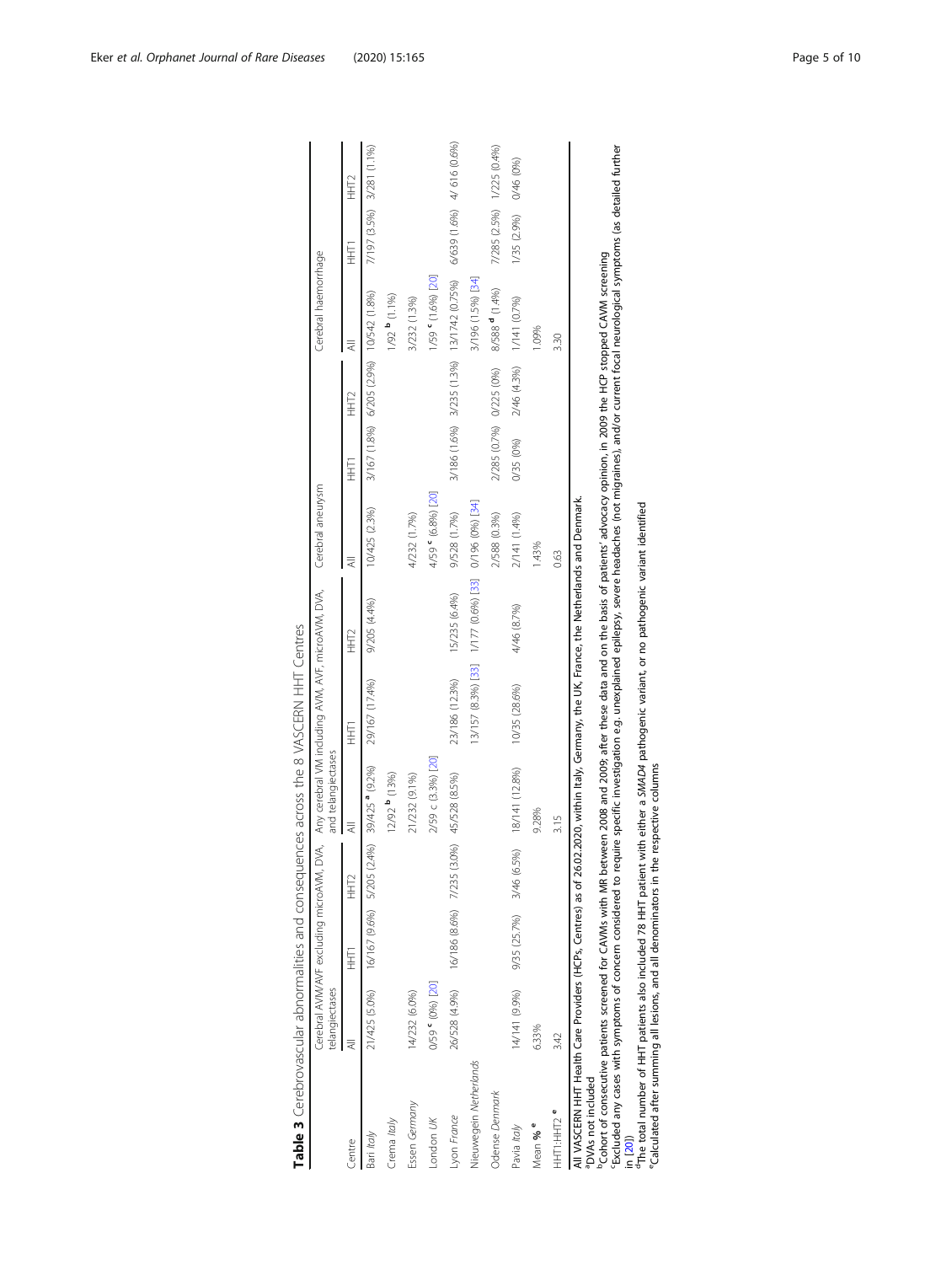The published data on the prevalence of these vascular abnormalities in HHT and non-HHT patients, as well as their respective bleeding risks and screening management in the general population, are reported in Table [2](#page-3-0). Note that the rarity of the lesions and haemorrhagic events means that confidence intervals for the figures presented may exceed 25% (e.g. [[7\]](#page-8-0)), making comparison of small percentages problematic. There are also several biases that the reader should be aware of, the most important of which are:

- i) whether the population was an "allcomer" screening programme or whether symptomatic patients were more likely to be included in the study denominator, thus increasing the likelihood of finding lesions associated with symptoms and/or haemorrhage risk (eg [[12](#page-9-0)]);
- ii) whether capillary telangiectases (as micro AVMs) and/or DVAs were included in a general "cerebral AVM" classification, thereby increasing the prevalence but reducing the apparent haemorrhagic rate of cerebral AVMs.

## Proposed position statements

1) Neurological symptoms suggestive of cerebral AVMs in HHT patients should be investigated as in general neurological and emergency care practice. This is separate to screening discussions. Management approaches should rely on expert discussions on a case-by-case basis and individual risk-benefit evaluation of all therapeutic possibilities for a specific lesion (neurosurgery, embolization, stereotactic radiosurgery).

- 1.1 In HHT, cerebrovascular malformations result in varying degrees of haemorrhagic risk, and they may also cause neurological symptoms related to their size or location (estimated to occur in up to 50% of the AVMs), such as headache, focal neurologic deficit, or seizures.
- 1.2 Even if the HHT practitioner does not suspect HHT as a cause of the symptoms, if cerebral imaging is likely to be performed or considered, then it may be useful for the patients to have an outline of the HHT related pre-screening discussions so that they are better informed if a lesion is detected. Individual cases will differ in haemorrhagic risks and need careful case-by-case assessment if detected. For example, it is accepted that cerebral AVF and other childhood lesions are more likely to haemorrhage, and paediatric screening is specifically addressed below.
- 1.3 If an AVM is found accidentally, management approaches should rely on expert discussions on a

case-by-case basis and individual risk-benefit evaluation of all therapeutic possibilities for a specific lesion [\[35\]](#page-9-0). Details are deferred to expert neurovascular networks such as that being developed within VASCERN. Where there is a haemorrhagic risk of 1–2% per year, and the treatment risk in selected young cases (long life expectancy) may be much lower (around 4–5%), then treatment may be considered

## 2) The current evidence base does not favour the treatment of unruptured cerebral AVMs, [[35\]](#page-9-0) and therefore cannot be used to support widespread screening of asymptomatic patients.

- 2.1 The cerebral vascular malformations at higher risk of bleeding are those found in newborns (AV fistulas or giant aneurysms). Newborn and paediatric issues are discussed separately below.
- 2.2 Nidal AVMs have a lower haemorrhagic risk than AVFs, though this is still estimated (in series not confounded by inclusion of capillary telangiectasia and DVAs), as being in the order of 2% per annum. After a CAVM has ruptured, the re-haemorrhage rate is considered at 10% in the first year after haemorrhage, then it goes back to the usual rate of unruptured AVMs. So, it is of surprisingly little relevance to know whether an AVM has ever ruptured in life.
- 2.3 Treatment risks are not negligible. For example, in the general population, the ARUBA trial (A Randomized trial of Unruptured Brain AVM therapy) randomly assigned patients with a cerebral AVM to receive or not receive an interventional procedure (surgery, embolization, stereotactic radiotherapy) in addition to standard medical therapy [[36](#page-9-0)]. The trial was halted early by the data and safety monitoring board because of a threefold increased risk of adverse outcomes in the intervention group. At a median follow-up of 33 months, the primary composite endpoint of death or symptomatic stroke was seen in 35 of 114 patients in the intervention group (31%) versus 11 of 109 patients in the medical management group (10%). Individuals in the intervention group also had worse functional outcomes [[36\]](#page-9-0). It is important to note that the ARUBA trial has been widely criticized [\[35](#page-9-0)], and that its conclusions are valid only for a certain subtype of the AVM population, for a certain type of treatment and only for a limited life-span. Furthermore, the main goal of treatment should be to achieve full AVM occlusion (since partial occlusion does not reduce but increases the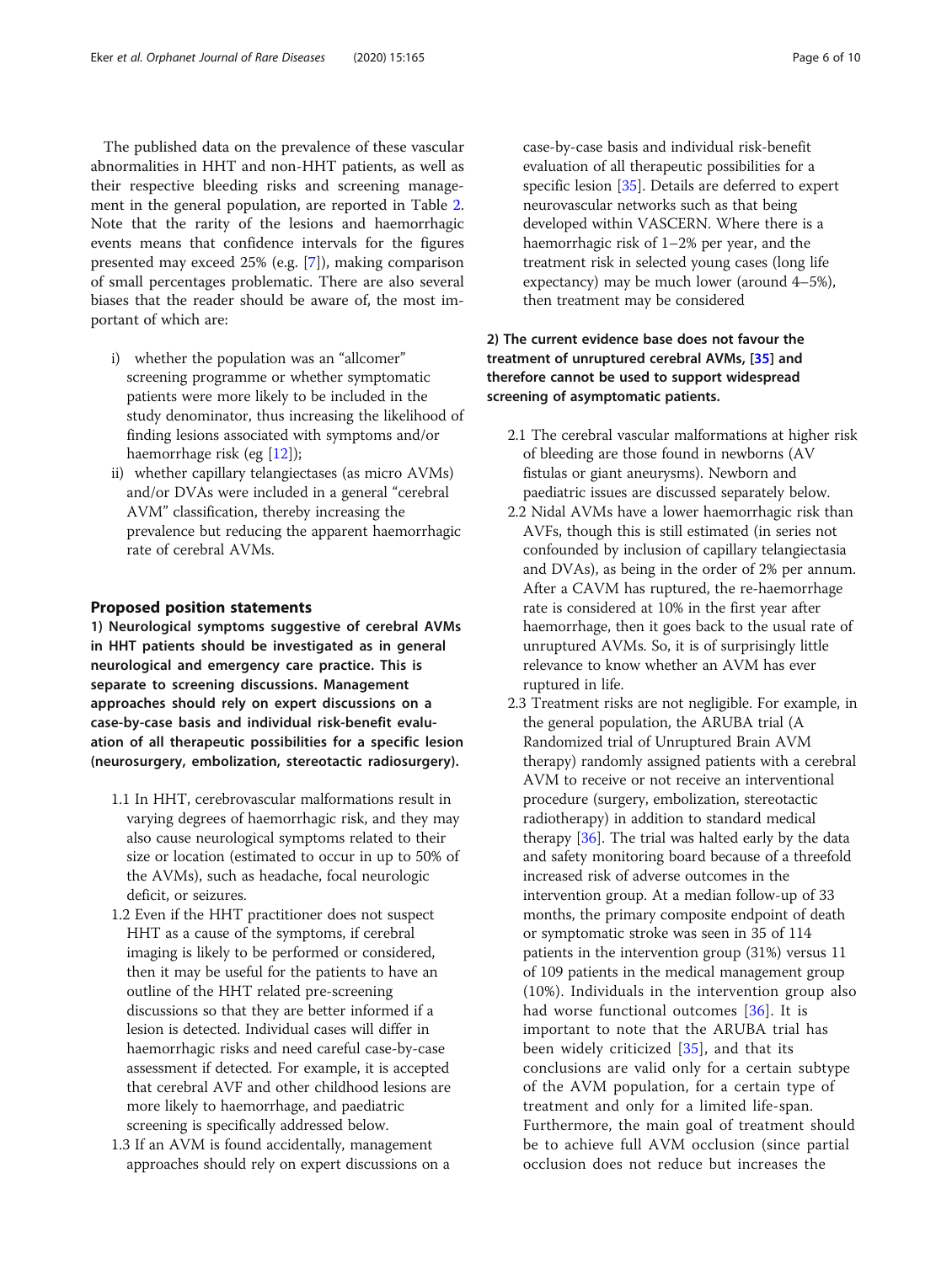haemorrhage risk [[35\]](#page-9-0)), and a complete occlusion was achieved only in a small minority of patients in the ARUBA trial.

- 2.4 The ARUBA trial patients were not known to have HHT. HHT is estimated to be present in 2% of cerebral AVM cases [\[37](#page-9-0), [38\]](#page-9-0). The study therefore is likely to have contained very few, if any, patient with HHT, and in this sense the ARUBA trial cannot be applied to them. However, there is no evidence that natural history or treatment risks are higher in cerebral AVMs associated with HHT than in the general population.
- 2.5 These data were summarised across the European Reference Network, that "Usually, cerebral AVMs that have not bled are not treated, whereas cerebral AVMs that have already bled or have become symptomatic usually require treatment  $[1]$  $[1]$ ".
- 2.6 Across the eight HHT VASCERN HHT healthcare providers (HCPs) in Europe, only one routinely performs cerebral MRIs to screen asymptomatic adults for cerebral AVMs. One centre's screening practice, providing formal pretest counselling that differs according to family history is described elsewhere: [[20](#page-9-0)] At this centre, across 603 HHT patients with no neurological symptoms of concern, post ARUBA screening MRI scan uptake was 11.3% (68.8% in patients with a family history of cerebral haemorrhage and 4.9% in patients with no family history of haemorrhage) [[20](#page-9-0)].

## 3) Individual situations encompass a wide range of personal and clinical states. In order to avoid conflicting advice, particularly arising from non-neurovascular interpretations of the evidence base, we suggest that all HHT patients should have the opportunity to discuss knowingly brain screening issues with their healthcare provider.

Although the available evidence does not support risk reduction by post screening treatment, the stated or implied purpose of screening can be that where risk cannot be altered, it allows information considered valuable about the risk to be provided [\[9](#page-9-0), [10\]](#page-9-0).

- 3.1 Individuals receiving a negative scan result may benefit, particularly if previously anxious. However, later in life, these individuals may develop lesions, a phenomenon that is increasingly recognised in the general population (e.g. normal MRI scans up to 15–30+ years of life and later developing an AVM). Therefore a negative state cannot be secured for a lifetime, resulting in potential rescreens in later life.
- 3.2 Conversely, individuals receiving a positive result can face very challenging issues regarding communication of expectations, treatment

programme duration and limitations. Lifestyle adjustments have been presented from the patient's perspective [\[39](#page-9-0)], where they had already had a haemorrhagic stroke and were therefore in a higher-risk group for a future bleed.

- 3.3 Although once patients with symptoms are removed, absolute rates of cerebral AVMs may be relatively low, [[7,](#page-8-0) [20](#page-9-0)] other positive findings should be expected at usual population rates (e.g., cerebral aneurysms and other neurological pathologies), or higher than usual population rates due to HHT pulmonary AVMs (e.g. infarcts as discussed further in [\[20\]](#page-9-0)).
- 3.4 There is some evidence from HHT populations that the degree of anxiety differs according to pretest information and exposure to other individuals:
	- In 603 HHT patients undergoing prescreening counselling at one VASCERN HCP, there was an increase in scan rates after communication of the ARUBA trial results which may have been expected to reduce screening uptake [\[20\]](#page-9-0). The interpretation was that the extra reassurance offered in case an AVM was detected may have enabled some patients to take that risk when seeking a screening scan that could exclude more worrying intracranial pathology [[20](#page-9-0)].
	- In the same study, there was a 14-fold higher uptake of screening scans in people with a family history of cerebral haemorrhage than those without such a family history [[20](#page-9-0)].
	- In a similar manner, noting cerebral AVMs are more common in HHT1 than HHT2 (Table [3,](#page-4-0) [\[40](#page-9-0)–[45](#page-9-0)]), another HCP observed that the rate of patients accepting MRI screening was higher in HHT1 than HHT2 [\[44](#page-9-0), [45\]](#page-9-0).

4) Any screening discussions in asymptomatic individuals should be preceded by informed pre-test review of the latest evidence regarding preventative and therapeutic efficacies of any interventions. The possibility of harm due to detection or intervention on a vascular malformation that would not have necessarily caused any consequence in later life should be stated explicitly.

4.1 As mentioned above, in HHT population, the risk of haemorrhagic complication across all cerebrovascular malformations is very low and estimated of < 1% per year. Although the prevalence of cerebral AVMs is higher than in the general population, in HHT patients the unruptured AVMs may present a lower risk of rupture [[7](#page-8-0), [8](#page-8-0)]. (Based on the allocation of capillary telangiectases "micro AVMs", and DVAs to some of these studies, it can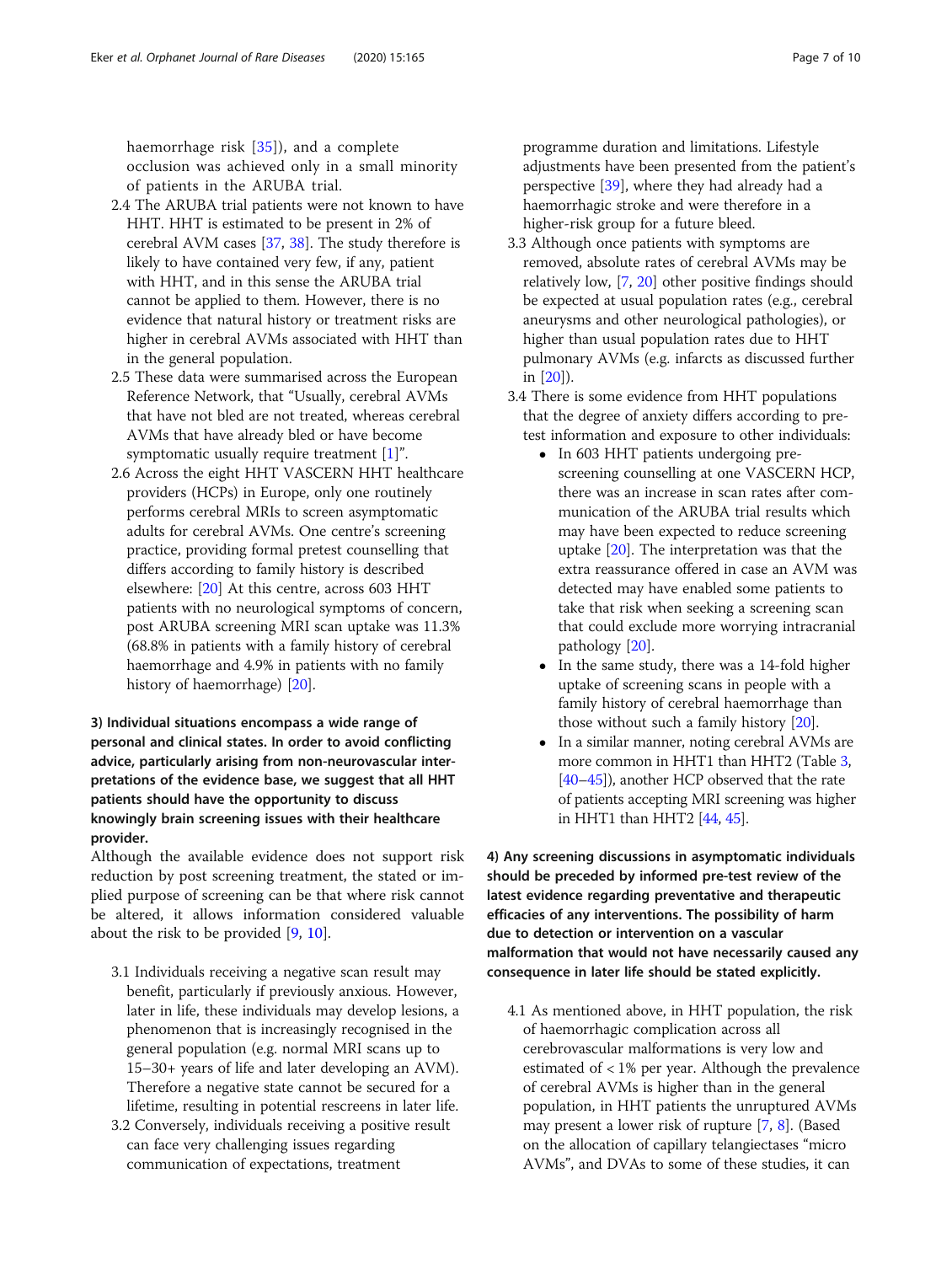<span id="page-7-0"></span>be estimated that this may rise to the general population rate of  $\sim$  2% per year if only cerebral AVMs are considered). Currently available therapies for AVMs including endovascular embolization, surgical resection or radiosurgery are not trivial and carry a non-negligible risk of complications.

## Paediatric considerations by VASCERN HHT

VASCERN HHT specifically evaluated if there needed to be a separate statement to span Paediatric screening. As noted above, the cerebral vascular malformations at higher risk of bleeding are those found in newborns (AV fistulas or giant aneurysms). For the neonatal period, there is little literature. It is evident that individual haemorrhagic events are rare, and that extra data is required to evaluate the additional risk posed to the offspring of an HHT-affected parent as opposed to general population neonates. All VASCERN HCPs considered CAVM-related bleeding in newborns in HHT families a priority for inclusion in the new VASCERN prospective HHT Registry in set up.

Based on available data, we examined our practices across the HCPs (Fig. 1), and concluded that the broad statements are currently also applicable to the Paediatric populations. However, the implementation varied. Notably several VASCERN HHT centres offer newborn screening, with ultrasound screening for CAVMs as an adjunct to general prenatal screens, or in the perinatal period with a transfontanellar study. MR is a very good second choice when easily available. Since our 2018 discussions, new data on general paediatric risks have become available and support the broad conclusions in general paediatrics (US, personal communication).

## Discussion/conclusion

Given the paucity of longitudinal studies regarding natural history of cerebral AVMs in HHT, the discussion aims to convey more accurate, complete and updated information to the patient by the health care provider, in order to ensure the correct patient empowerment in the final decision to accept/decline instrumental screening.

When generating a consensus statement for cerebral AVM screening in HHT, we found it important to distinguish different cerebrovascular abnormalities commonly grouped into a single "AVM" bracket, and to follow clear guidance by neurosurgical and neurointerventional radiology colleagues.

The cerebral vascular abnormalities that carry the highest risk in HHT are large and giant aneurysms on one side and high-flow AV fistulas on the other side. Both these lesions occur much more frequently (almost exclusively, probably because of the low survival rate) in the neonatal population. Most of these lesions, due to

|                              | <b>ADULT SCREEN</b> |                              | <b>ANTE/NEONATAL SCREENS a</b> |                                         |  |
|------------------------------|---------------------|------------------------------|--------------------------------|-----------------------------------------|--|
| <b>HHT Centre</b><br>Country | <b>Discuss</b>      | Perform                      | <b>Discuss</b>                 | Perform                                 |  |
| Bari<br>Italy                |                     |                              |                                |                                         |  |
| Crema<br>Italy               |                     |                              | $\mathbf b$                    | 10-50% trans-<br>fontanellar Doppler US |  |
| Essen<br>Germany             |                     | 69.80%                       |                                |                                         |  |
| London<br>UK                 | c                   | 8.1% (49/603) [20]           | $\mathbf d$                    |                                         |  |
| Lyon<br>France               |                     |                              |                                |                                         |  |
| Nieuwegein<br>Netherlands    |                     | 80-90% HHT1,<br>$~50\%$ HHT2 |                                |                                         |  |
| Odense<br>Denmark            |                     |                              |                                |                                         |  |
| Pavia<br>Italy               |                     |                              |                                |                                         |  |

population-wide, country specific antenatal screening programmes. **b** Pregnancies are an indication for antenatal screening and transfontanellar Doppler US in perinatal period; MR is discussed on the basis of familial history. c as per protocol in [[20\]](#page-9-0). d In any setting, discuss first, and have an open door policy for imaging if things change. Aiming too for prenatal scan support. Under 3 months, as no general anaesthetic required for MR, use "feed and wrap"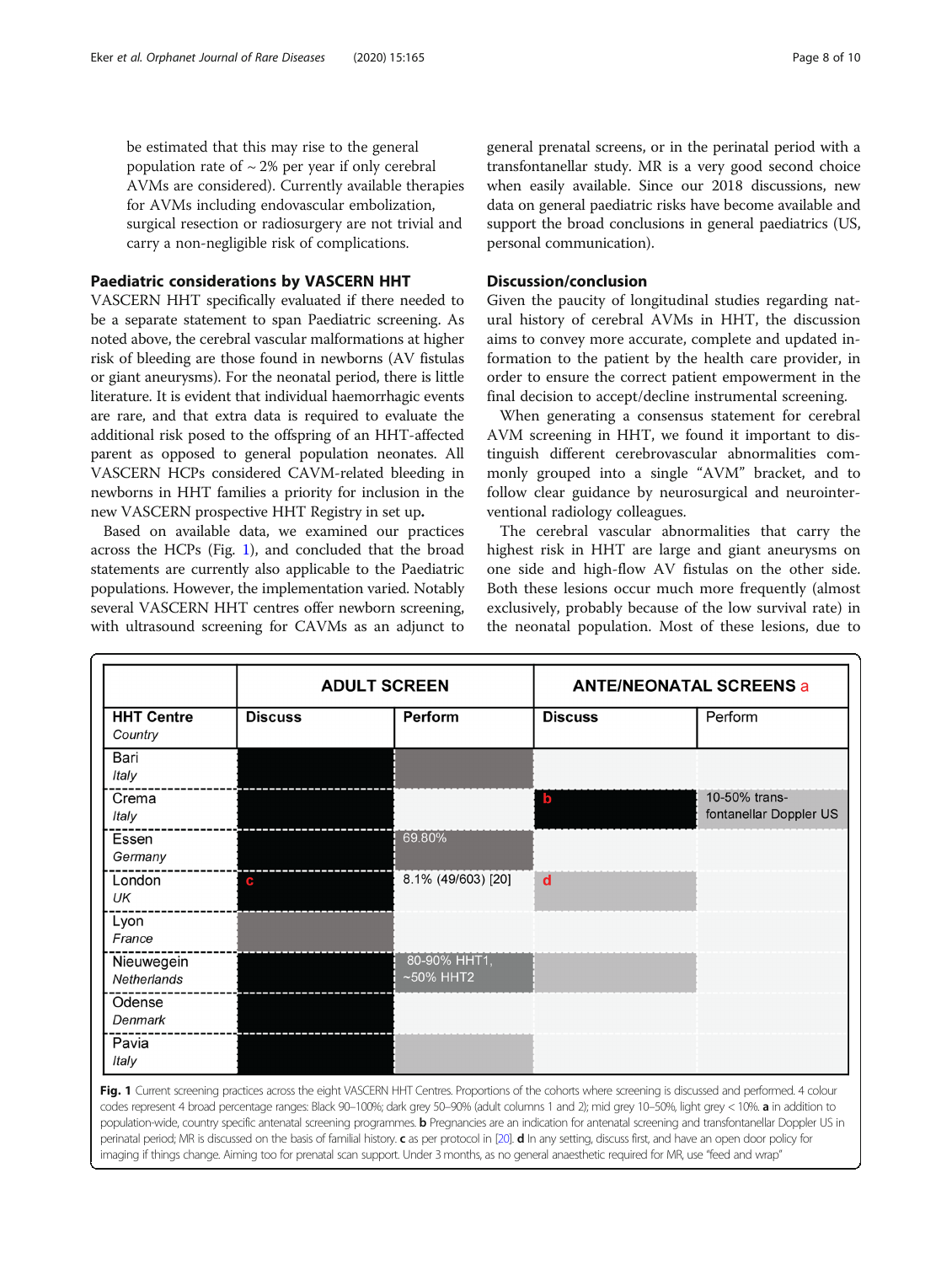<span id="page-8-0"></span>their large size, might be observed/found/screened with a simple head ultrasound echography in the newborn early days, or even just before birth.

Cerebral AVMs are a frequent finding in the adult HHT population, but they carry a lower haemorrhagic risk compared to the previous ones. In asymptomatic adult HHT patients, no screening is recommended. However, if one is found incidentally, as in general population an interventional attitude may be of value on a case-by-case base experts' discussion, when the treatment risk is considered low (below 5–6%), because the annual risk of hemorrhage is not minimal (e.g. 2–3% per year). Similar considerations, albeit more cautiously, may apply to symptomatic cavernous malformations (cavernomas), that had bled at least once.

On the other hand cerebral aneurysms are as frequent in HHT patients as in the general population. When they are small and incidental (the great majority), they have a very low rupture risk, so that both the screening and the treatment are not recommended. The definition of "small" may vary following different authors, mainly a critical cutoff of 7 mm is used in the literature.

The position of the ERN will be revisited in 3–5 years, as new data become available.

## Methodology

In order to develop this position statement:

- Data on adult practice was collected during VASCERN Outcomes Manuscript [6] discussions, and discussed further at the October 2018 face to face meeting in order to generate very brief comments that could be approved by all for incorporation within the 2019 Orphanet text revisions [1].
- Data on current paediatric practice was collected across the eight VASCERN centers and presented at the October 2018 face to face meeting in order to generate brief consensus comments that were incorporated within the 2019 Orphanet text revisions [1].
- All groups continued to collect and generate evidence regarding their own practice including adult cerebral AVM screening protocols [\[20\]](#page-9-0).
- Formal cerebral AVM-specific education was provided through a one-hour lecture by Essen HCP Lead Ulrich Sure at the Face to Face Meeting of VASCERN HHT in November 2019.
- Drafts were developed by CLS, SDG and US before circulation to EOF, EB and MCPa for detailed neurovascular text section writing. EOF, EB, US and MCP defined the final core messages. Subsequently, the neurovascular-approved texts was circulated for discussion across all who had

been involved in discussions in the preceding two years, and additional VASCERN HHT HCP neurovascular experts for further discussion and revision. CLS coordinated comments. All authors approved the final manuscript.

#### Acknowledgements

For helpful discussions, the authors are grateful to their VASCERN colleagues (particularly Guillaume Jondeau, Marine Hurard, and Natasha Barr), and their colleagues in VASCERN HHT Reference Centres.

#### Authors' contributions

CLS, SDG and US developed the initial draft. EOF then EB provided detailed neurovascular text section writing. EOF, EB, US and MCPa provided detailed revisions and defined the final core messages. ADK, NC, FD/US, JJM, CS/PS/ GML, FP/SU, EB, SDG, and NC/CLS provided the centre-specific data for Table [3](#page-4-0) and Fig. [1](#page-7-0). CLS coordinated comments from all authors and manuscript incorporations. All authors reviewed and approved the final manuscript.

#### Funding

The face to face meetings for this publication were supported by VASCERN which is partly co-funded by the European Union within the framework of the Third Health Programme " VASCERN Framework Partnership Agreement (March 2017-February 2022)", Project ID: 769036. VASCERN Specific Grant Agreement for the next 3 years (March 2019–February 2022): 847081.

#### Availability of data and materials

The datasets analysed during the current study are available from the corresponding authors on reasonable request.

#### Ethics approval and consent to participate

Ethical approvals in place at each VASCERN center.

#### Consent for publication

Not applicable.

#### Competing interests

The authors have no competing interest to declare.

Received: 26 February 2020 Accepted: 22 March 2020 Published online: 29 June 2020

#### References

- 1. Hereditary haemorrhagic telangiectasia, available at [www.orpha.net/](http://www.orpha.net/consor/www/cgi-bin/OC_Exp.php?lng=EN&Expert=774) [consor/www/cgi-bin/OC\\_Exp.php?lng=EN&Expert=774](http://www.orpha.net/consor/www/cgi-bin/OC_Exp.php?lng=EN&Expert=774) (accessed 10th Feb 2020).
- 2. Bideau A, Plauchu H, Brunet G, Robert J. Epidemiological investigation of Rendu-Osler disease in France: its geographical distribution and prevalence. Population. 1989;44:3–22.
- 3. Kjeldsen AD, Vase P, Green A. Hereditary haemorrhagic telangiectasia: a population-based study of prevalence and mortality in Danish patients. J Intern Med. 1999;245:31–9.
- 4. Donaldson JW, McKeever TM, Hall IP, Hubbard RB, Fogarty AW. The UK prevalence of hereditary haemorrhagic telangiectasia and its association with sex, socioeconomic status and region of residence: a population-based study. Thorax. 2014;69:161–7.
- 5. Shovlin CL, Guttmacher AE, Buscarini E, Faughnan ME, Hyland RH, Westermann CJ, Kjeldsen AD, Plauchu H. Diagnostic criteria for hereditary hemorrhagic telangiectasia (Rendu-Osler-weber syndrome). Am J Med Genet. 2000;91:66–7.
- Shovlin CL, Buscarini E, Kjeldsen AD, Mager HJ, Sabba C, Droege F, Geisthoff U, Ugolini S, Dupuis-Girod S. European reference network for rare vascular diseases (VASCERN) outcome measures for hereditary Haemorrhagic telangiectasia (HHT). Orphanet J Rare Dis. 2018;13:136.
- 7. Kim H, Nelson J, Krings T, terBrugge KG, CE MC, Lawton MT, Young WL, Faughnan ME, Brain vascular malformation consortium HHT Investigator Group. Hemorrhage rates from brain arteriovenous malformation in patients with hereditary hemorrhagic telangiectasia. Stroke. 2015;46:1362–4.
- 8. Brinjikji W, Iyer VN, Yamaki V, Lanzino G, Cloft HJ, Thielen KR, Swanson KL, Wood CP. Neurovascular manifestations of hereditary hemorrhagic